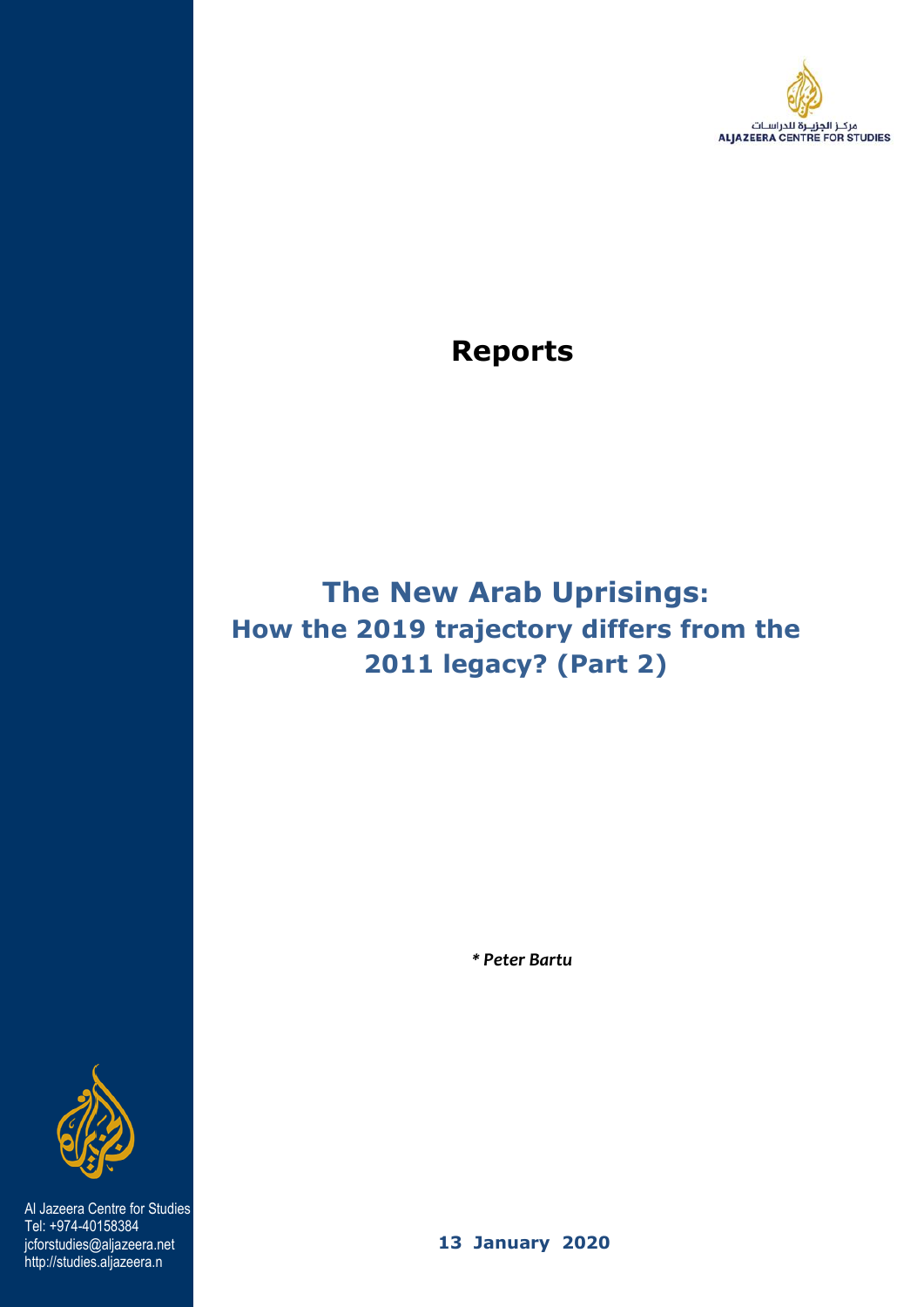

**An Anti-government Protest in Beirut [November 10, 2019 – Getty]**

## **Abstract:**

The 2019 turbulent politics and showdown between protestors and political regimes in Sudan, Algeria, Lebanon and Iraq have triggered several comparative analyses with the popular uprisings of 2011. One school of thought has argued for a 'second wave' of the socalled Arab Spring. However, such an interpretation sounds rather simplistic in light of the differences between 2011 and 2019. The ceiling of popular demands has gone higher by insisting not only on the removal of the political figures at the realm of power, but also on contesting the rules of the game. From Algiers to Beirut, the slogan is one and the same, in reference to the political class: "All of them, means all of them."

AJCS is publishing a special series of papers to probe into what 2019 has learned from 2011 in deepening the way for an Arab democratization process. In this two-part paper, Dr. Peter Bartu of the University of California, Berkeley explores the legacy of the 2011 Arab uprisings, and examines the current crises in Algeria, Sudan, Lebanon and Iraq. He argues the people of the region, through rejuvenated public spheres, might just reclaim their political future. 2019, like 2011, could be an inflection point. But war with Iran, or anyone else, will need to be avoided. Now, Lebanon and especially Iraq are most vulnerable. In 2019, the people are once again at the center of the action and they must be consulted. The first part can be accessed through: [https://studies.aljazeera.net/en/reports/2020/01/arab-uprisings-2019-trajectory](https://studies.aljazeera.net/en/reports/2020/01/arab-uprisings-2019-trajectory-differs-2011-legacy-part-1-200105102004189.html)[differs-2011-legacy-part-1-200105102004189.html](https://studies.aljazeera.net/en/reports/2020/01/arab-uprisings-2019-trajectory-differs-2011-legacy-part-1-200105102004189.html)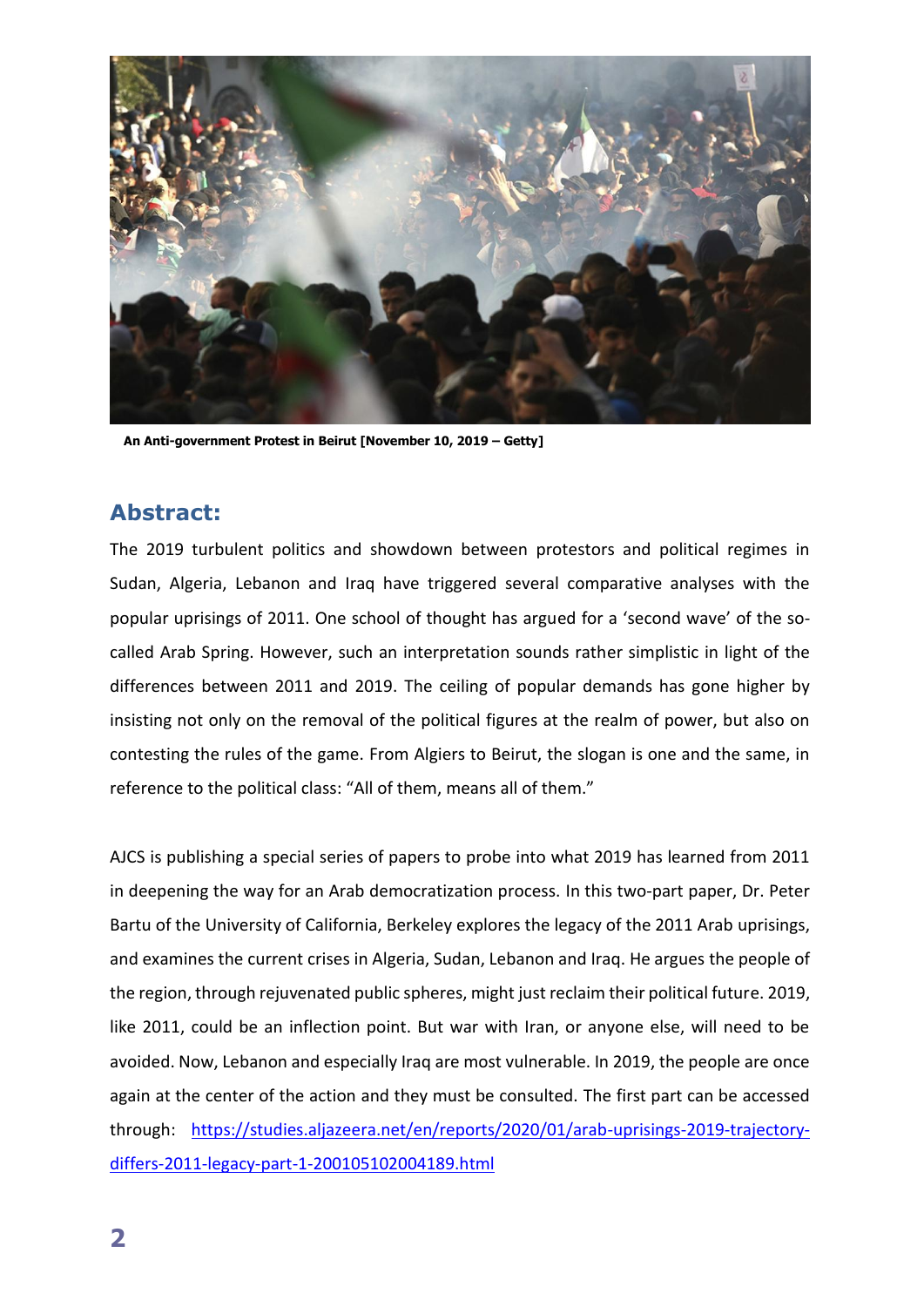

**One of the Symbols of the Sudanese Uprising (Getty)**

#### **Sudan**

Sudan's protests began on 19 December 2018 in the city of Atbara in River Nile state some hundred miles north of Khartoum over a three-fold increase in the price of bread. Demonstrations quickly followed in many towns across Northern Sudan and in the capital. People chanted slogans from the 2011 Arab uprisings like "the people want the fall of the regime." But, one of the most uncompromising and popular refrains was "*Tasqut Bas" (*"Fall, that is all)." $(1)$ 

While the people were fed up with President Omar al-Bashir and the thirty year rule of the National Congress Party the crisis had been slowly building since the separation of South Sudan in 2011 and the subsequent loss of 75 % of oil revenues and 60% of foreign currency earnings. (2) Bashir had been walking an economic tightrope since and while the demonstrations where sparked by the lifting of bread and fuel subsidies they were also a response to years of rampant corruption, crony privatization deals and the illicit transfer of gold wealth out of the country to the Gulf.

Sudan's demonstrations were noteworthy on many fronts. Their duration, sustainability and geographical spread. The lead role of the Sudanese Professional Association. The coalition of youth groups, civil society organizations and opposition political parties. The strategic use of slogans to mobilize support across ethic and racial categories. The highlighting of corruption,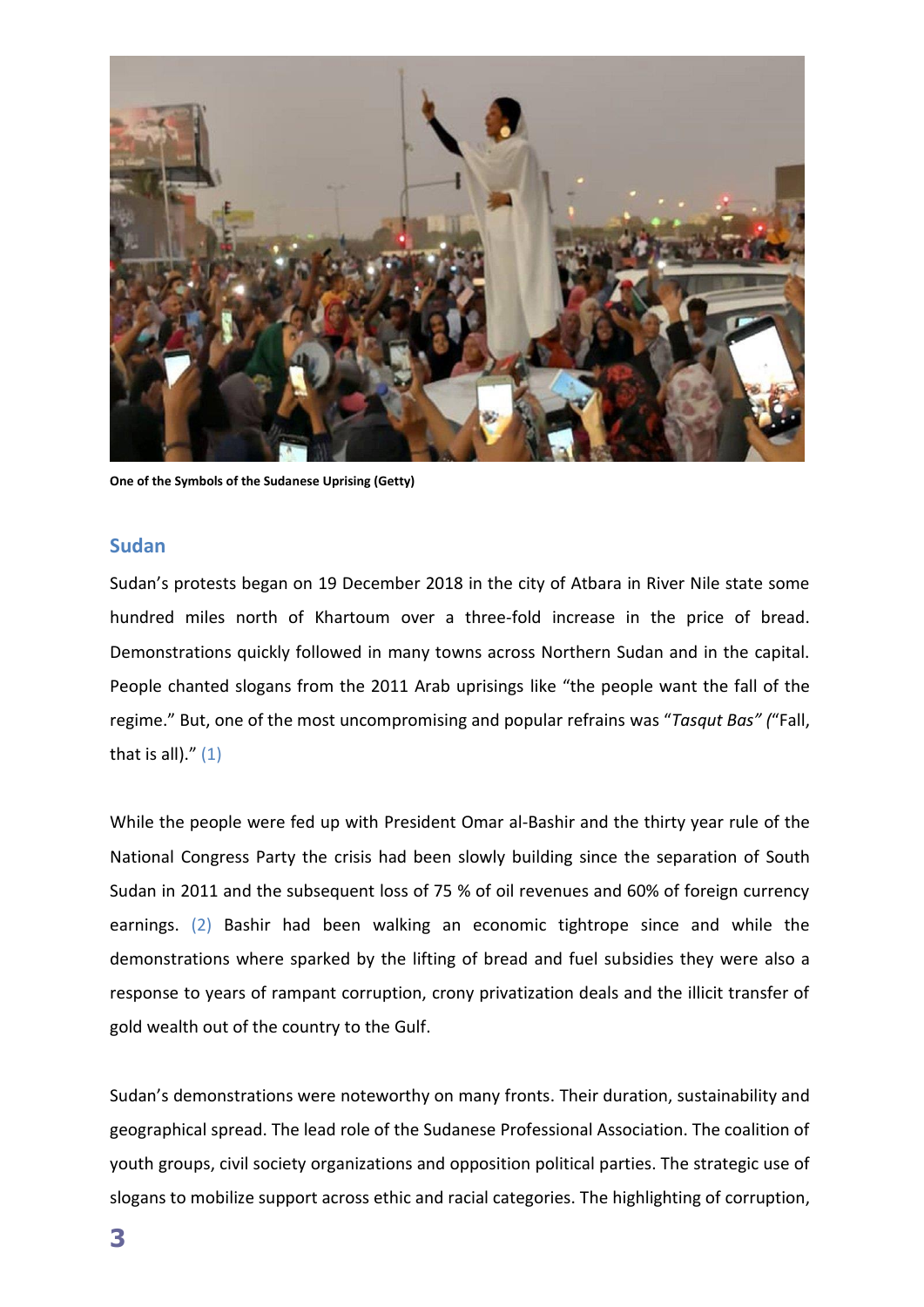human rights abuses and brutal wars in Darfur, the Blue Nile state and the Nuba Mountains in South Kordofan. Close observers also note the solidarity across class lines. The strikes, work stoppages and sit-ins on university campuses and secondary schools and among public and private sector workers. How ultimately, it was the coordination and linkages between formal professional associations, trade and labor unions, civil society organizations, and youth activists with the popular and working class segments of the population in the informal economy – that enabled Sudan's unprecedented uprising.

On April 11, 2019 Omar al-Bashir was removed from office by the Sudanese army. Initially, it augured well. The Transitional Military Council (TMC) released hundreds of political prisoners and foreign correspondents were granted visas. However, talks on a political transition soon stalled. On June 3<sup>rd</sup> more than 120 people died in attacks on protestors by the paramilitary Rapid Support Forces (RSF). Led by Lt. Gen. Mohamed Hamdan Dagalo from Darfur, the RSF is said to comprise the core of Sudan's forces supporting the Saudi-led coalition in Yemen. General Dagalo accordingly has the support of Saudi Arabia and the UAE and also controls gold mines in Darfur. (3)

Notwithstanding, a preliminary deal for a political transition was signed on July 17 between the TMC and the Declaration of Freedom and Change Forces (DFCF) (and witnessed by the AU, Ethiopia, the UN, EU, League of Arab States and the US). The subsequent Constitutional Declaration negotiated through August spelled out a 39-month transitional period for Sudan.

On September 8, the Cabinet of Sudan's current prime minister, economist Abdalla Hamdok, was sworn in to lead a transitional government until its replacement by a government to be elected in late 2022. The government will be overseen by an 11 member Sovereignty Council (SC) with five members from the TMC (now dissolved to be the SC) and six civilians (one with a military background). The military commander Abdel Fattah al-Burhan, the head of the TMC, will be the President of the SC for the first 21 months and a civilian leader in charge of the remaining 18 months prior to elections. A 300 person Transitional Legislative Council or parliament will be 67% appointed by the DFCF. The remaining 33% will come from political groups not associated with the previous regime. An independent commission will oversee a constitutional conference and drafting exercise.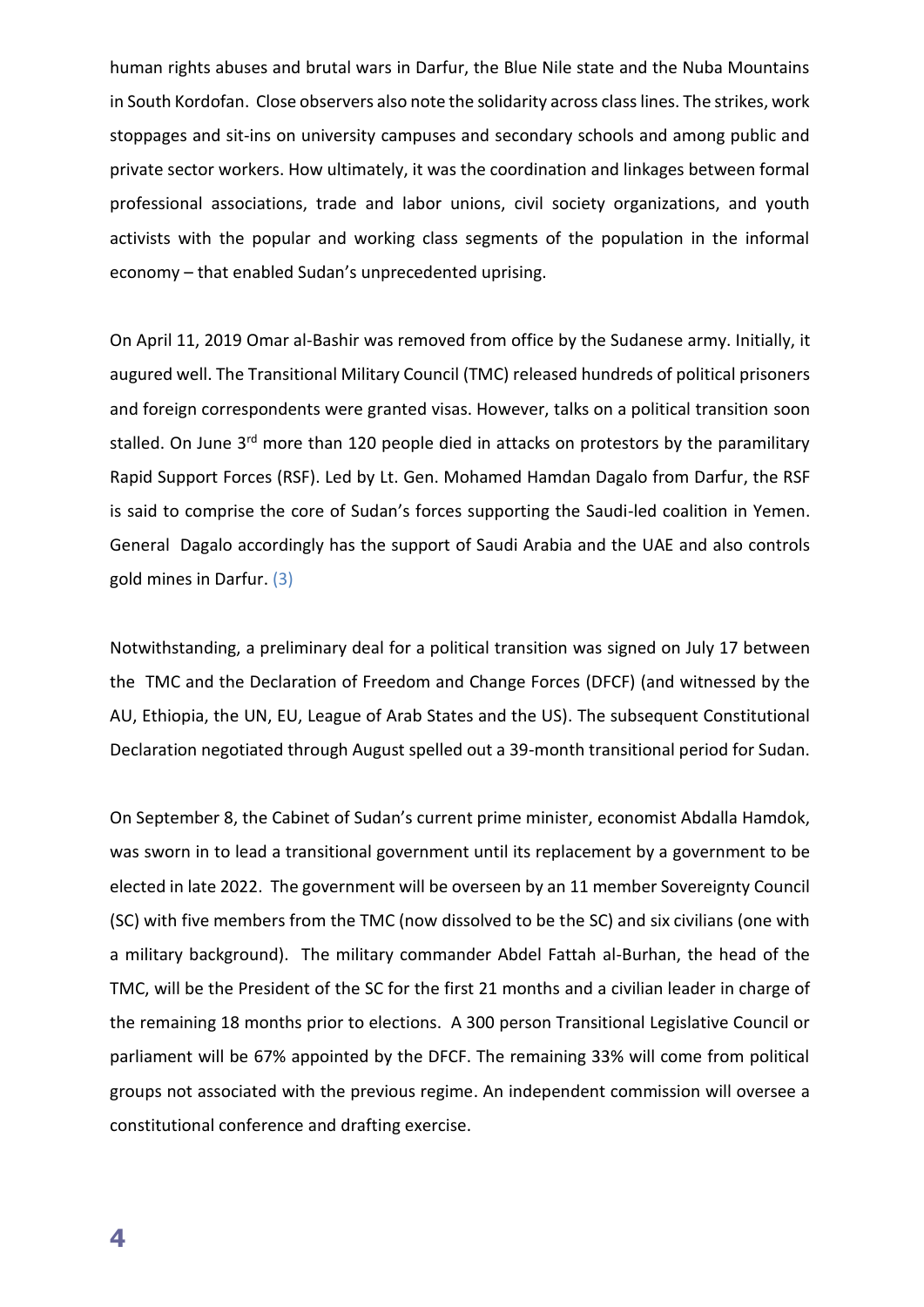

**Joy of Arab protest [Getty]**

A key challenge for Prime Minister Hamdok will be managing the military. The Armed Forces and the RSF is under the authority of the Regular Armed Forces (RAF). While the Constitutional Declaration calls for an investigation into the June 3 killings the security forces enjoy a degree of immunity from prosecution (which can be lifted by simple majority decision in the legislative council). Bringing peace to the states of Darfur, Blue Nile and South Kordofan will presumably require negotiating increased autonomy, minority rights and religious pluralism.

Meanwhile the economic challenges facing Sudan are immense. Inflation for 2019 is running at 50.4% (4) there is a foreign currency shortage, the country is deeply indebted and \$1.3 billion in arrears to the International Monetary Fund. This restricts access to international funding, as does the US designation of Sudan as a State Sponsor of Terrorism. (5) Loans from China and the Gulf may help in the short term. But, the best plans for economic recovery assume that a political transition supported by international assistance produces a credible macroeconomic program with improved management." (6)

Sudan's transitional framework is comprehensive and complicated. But it is recognizeable and it has international support. The 'Friends of Sudan Contact Group' comprising Egypt, France, Germany, Saudi Arabia, Norway, Qatar, the United Arab Emirates, the United Kingdom, the African Union, the European Union, the United Nations, the African Development Bank, the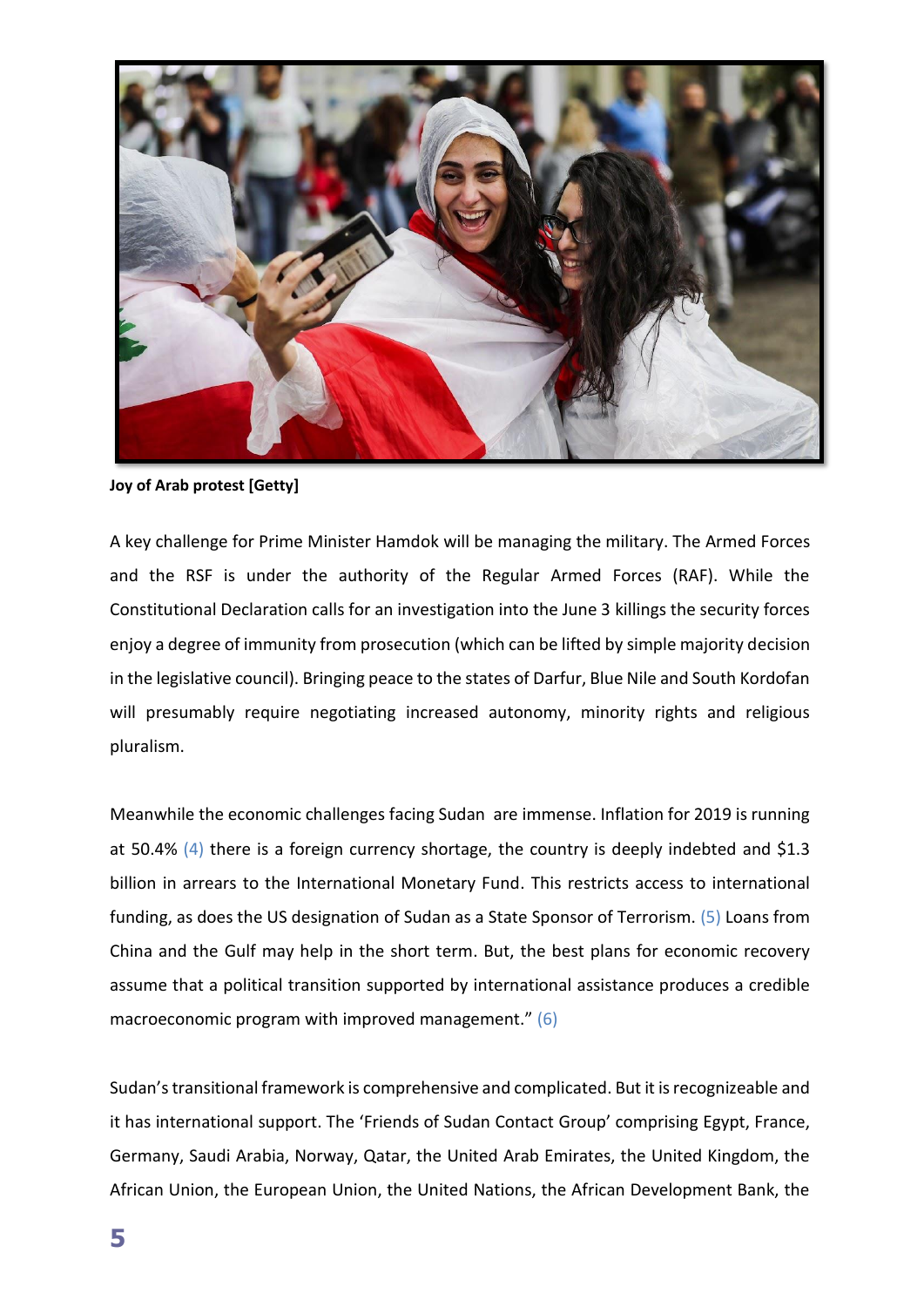International Monetary Fund, and the World Bank. Finland, Italy, and Sweden are observers to the group. But, Yemen also had a similar support configuration for its political transition yet couldn't contain its centrifugal forces. One can anticipate many distractions throughout Sudan's transition but any success will turn on the economy.

#### **Lebanon**

The catalyst for nationwide protests in Lebanon on October 17<sup>th</sup> was a government proposal for a \$6 monthly fee to make phone calls on WhatsApp, among other taxes and austerity measures. Protestors blocked key infrastructure points and set garbage bins alight. The protests were non-sectarian, occurred in all areas and targeted the whole system. They were the largest demonstrations in Lebanon in decades. There was some violence, periodic arrests and the use of teargas.

Prime Minister Sa'd Hariri's cabinet responded quickly. The 2020 budget was approved as was a new reform package which included cuts to minister's salaries, measures to address the budget deficit and a mechanism to return embezzled funds to the public. The country-wide protest movements responded in unison called for the resignation of the entire government. Specific demands called for a new elections law to lower the voting age to eighteen to allow the young to vote and to create a level playing field for new political parties and independent candidates. The protestors want to "debate and be defined by ideas, not by religious beliefs and ideologies"  $(7)$  They wanted to hold accountable those responsible for the colossal mismanagement of the country. (8) As Lebanon's economic crisis deepened, the protests continued and Prime Minister Sa'd Hariri resigned on October 29<sup>th</sup>.

For Lebanon's economy there is a sense that time is running out. A technocratic government would need to, *within weeks* implement comprehensive macroeconomic reforms to address the interlinked currency, banking, fiscal, and financial crises. This would require a recasting of the Paris hosted CEDRE conference (Conférence économique pour le développement, par les réformes et avec les entreprises) into a multilateral economic stabilization and liquidity fund conditional on reforms in the finance, electricity, water and transport sectors. (9)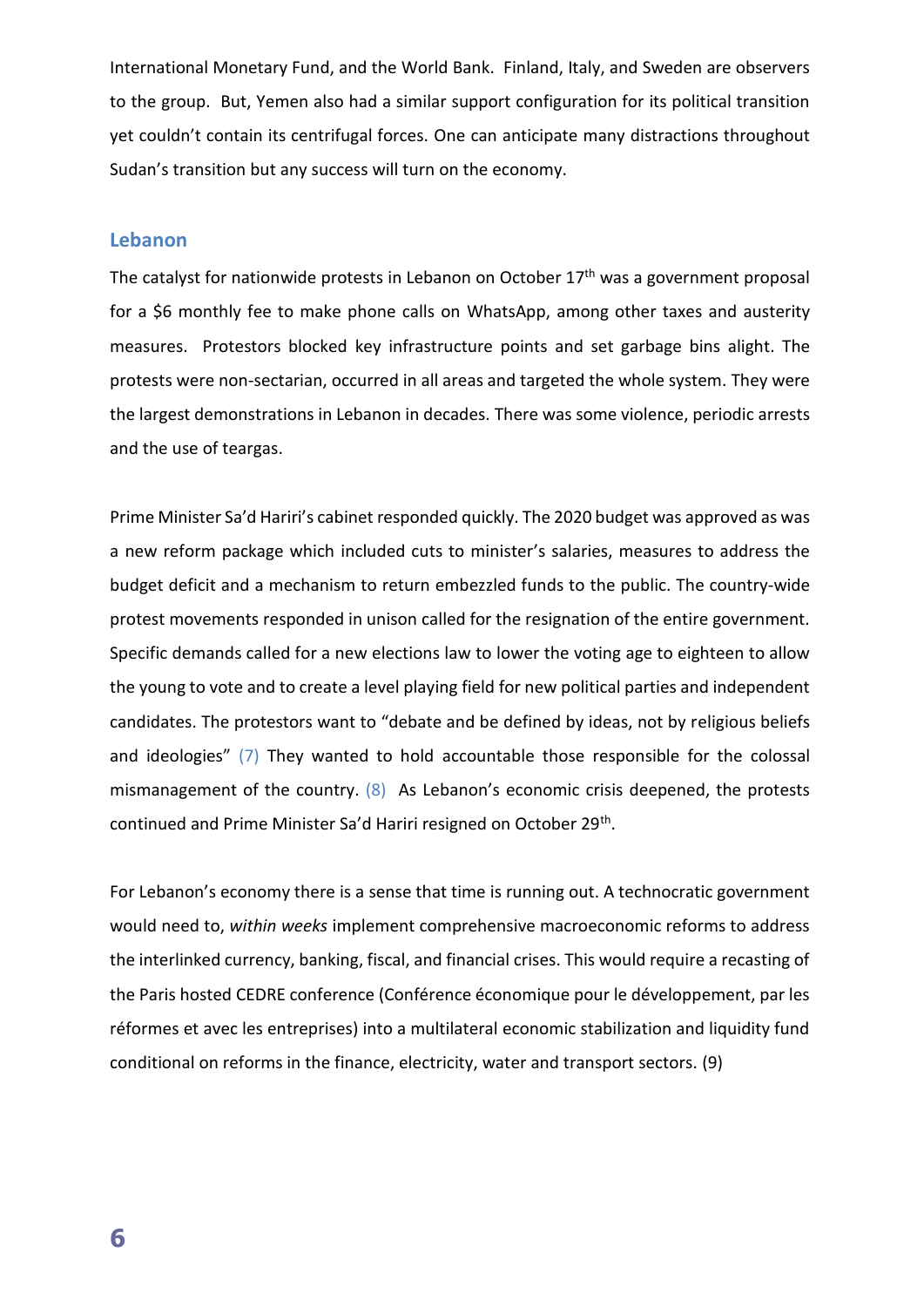

**Arab Unemployment [The World Bank]**

Currently, thirty cabinet ministerial positions are distributed among the sects: 15 Christian members of parliament, six Sunni, six Shia and three Druze. "Parties within the cabinet are loosely organized into two opposing blocs - the nationalist March 14<sup>th</sup> movements (Hariri's Future Movement, the Progressive Socialist Party and others) and the pro-Syria March 8<sup>th</sup> alliance (Hizbullah, the Free Patriotic Movement and others)." (10) The division between the two blocs creates stalemates and it is this structure which needs to change.

Lebanon's political elite will struggle to find a technocratic prime minister and cabinet which meets the approbation of the four political blocs: Hizbullah, the Free Patriotic Movement (FPM), the Future Movement (FM) and Amal and the street; and, who can get the job done. A related but more difficult question was how to remove a "dysfunctional, confessional-based party power-sharing system … wholly inadequate" to address Lebanon's economic challenges. (11)

The protests are also an implicit rejection of how Lebanese politics has played out, and been played, in the decade since the 2008 Doha Agreement and the last adjustment to Lebanon's power-sharing formula. Lebanese political blocs are more focused on channeling regional competition than channeling the needs of their constituencies. This was the meaning behind the protest slogan: 'All of them means all of them.' The population is fed up with the 'system'. And this includes all external patrons, all of them.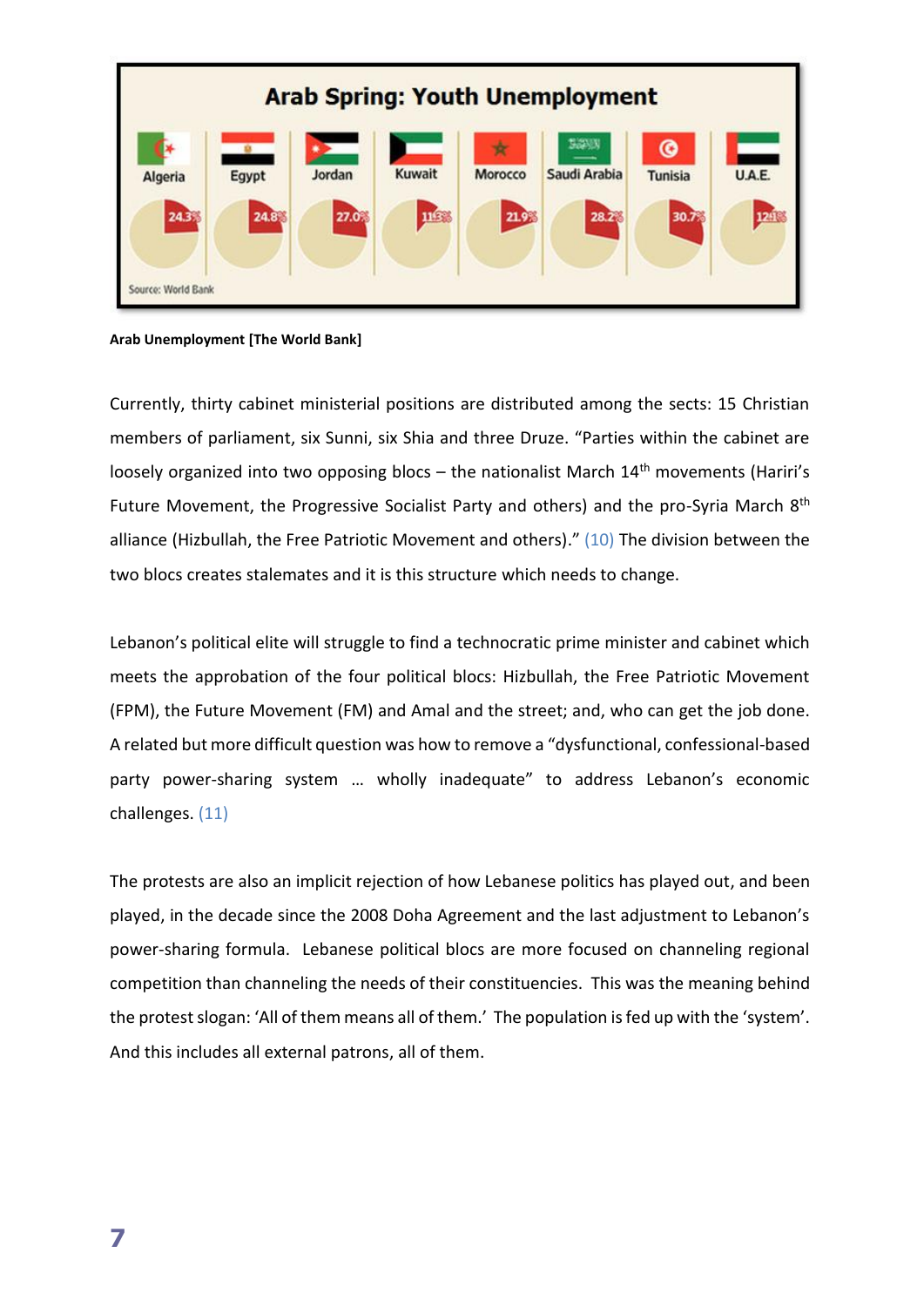

**Arab opinions about a 'second' wave of the uprisings [Statista]**

#### **Iraq**

Iraq's current protests had been building for some time. For example, there had been sustained demonstrations throughout 2018 in Southern Iraq. The 2018 national elections were fought over corruption and reform. In June 2019 I met in Baghdad parliamentarians who were alert to the prospect of large demonstrations including a potential invasion of the International Zone and the Council of Representatives building. Calls to demonstrate began to appear on social media posts. By October  $1<sup>st</sup>$  the government had deployed its security forces in anticipation of widespread protests in Baghdad, Babil, Dhi-Qar, Diyala, Karbala, Missan, Muthana, Najaf, Qadisiya and Wasit. Multiple units reporting to the Ministry of Interior and Defence were tasked by the National Operations Command to respond to the demonstrations which rapidly turned violent. (12) In the first week of October 157 deaths and 5,494 injuries had been recorded. 'Unknown snipers' deliberately targeted some of the crowds.

On October 8 the Council of Representatives (CoR) voted on a reform package to address youth unemployment and provide a monthly stipend for families living below the poverty line. It suspended the Provincial Councils (which have exceeded their legal term). Victims of the protests were to be recognized as martyrs (their families to receive compensation) and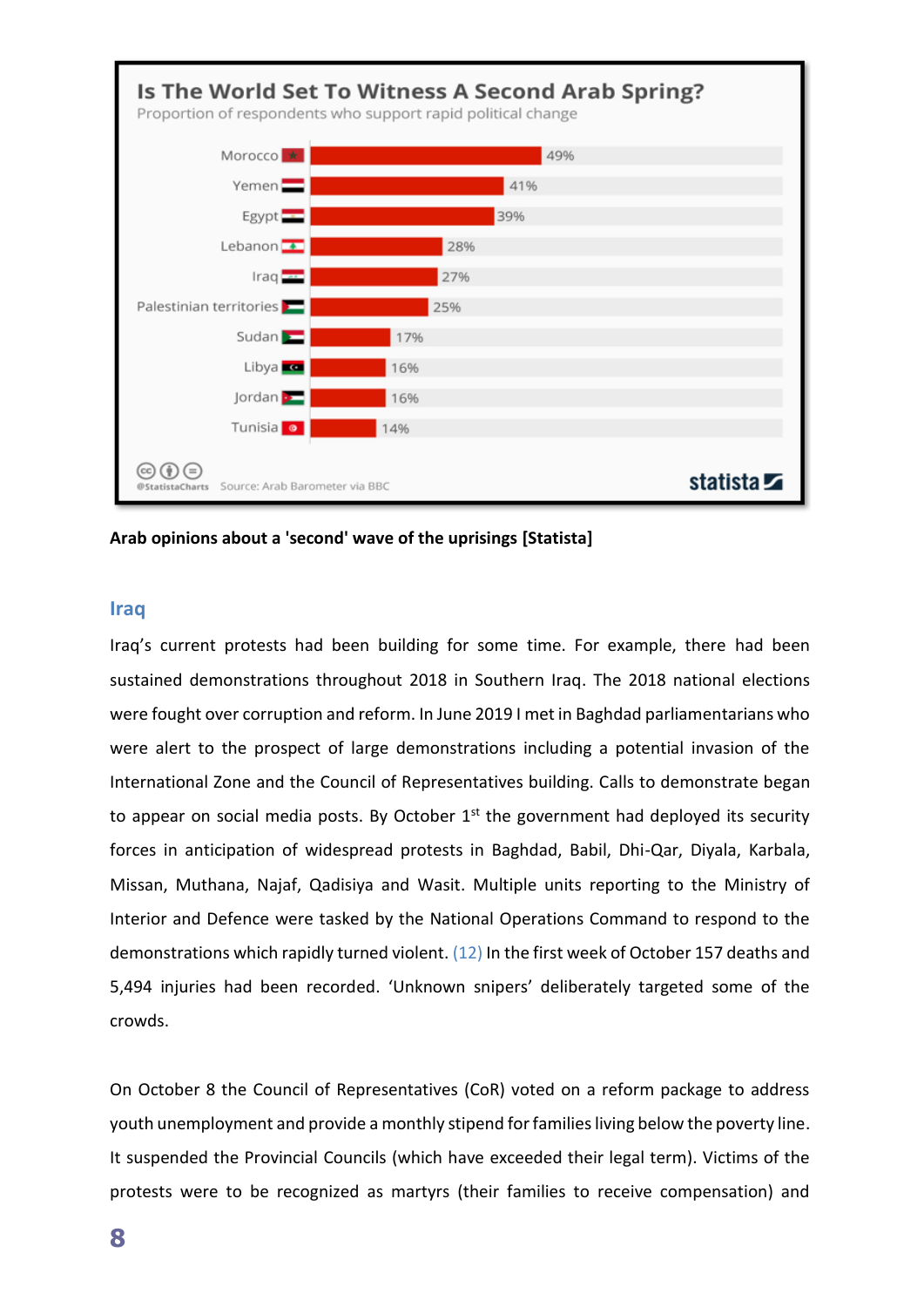detainees who had not damaged public property were to be released. The Council of Ministers (Iraq's cabinet) presented a 13 point package addressing poverty, subsidies and housing and on October 16 the High Judicial Council said it would establish an Anti-Corruption Criminal Court to deal with 'major' cases. An official three day mourning period commenced on October 10. (13)

Large scale demonstrations resumed on October 25, but the demands began to shift toward reform of the political system. Crowds in Baghdad are estimated to have reached one million around Tahrir square. Initially, protestors came from working class neighborhoods of Baghdad. They subsequently broadened to all segments; youth, women, students, Tuk-Tuk drivers and spread to cities and towns across central and southern Iraq. Professional associations like the Iraqi Teacher's Union and the Iraqi Bar Association would also become involved.

Bloodied but unbowed by repeat lethal crackdowns by the security forces the protests continued and eventually led to the resignation of Prime Minister Adel Abdul Mehdi on Friday November 29<sup>th</sup> after the withdrawal of support by leading cleric Grand Ayatollah Ali-Sistani. By mid-December close to 500 Iraqis had been killed and thousands injured, often in murky circumstances. Shia political parties and Shia militias considered close to Iran had been targeted. The Iranian consulates in Najaf and Karbala had also been torched. Human rights organizations received credible allegations of deliberate killings, abduction and arbitrary detention by 'unknown armed men' described as "militias, unknown third parties, armed entities, outlaws and spoilers." (14)

The demands of the people include: the dissolution of parliament, a new constitution and a new election law, an independent electoral commission, early elections under UN supervision, accountability for those implicated in killing protestors including Adel Abdul Mehdi and political party reform all aimed at delivering improved governance, accountability and rooting out corruption. A clear rebuke of Iran's involvement in Iraq should also be understood as against all foreign meddling. For example: the Kurds have demonstrated against Turkish military bases in northern Iraq. The US is routinely called out by Iraqi politicians.

**9**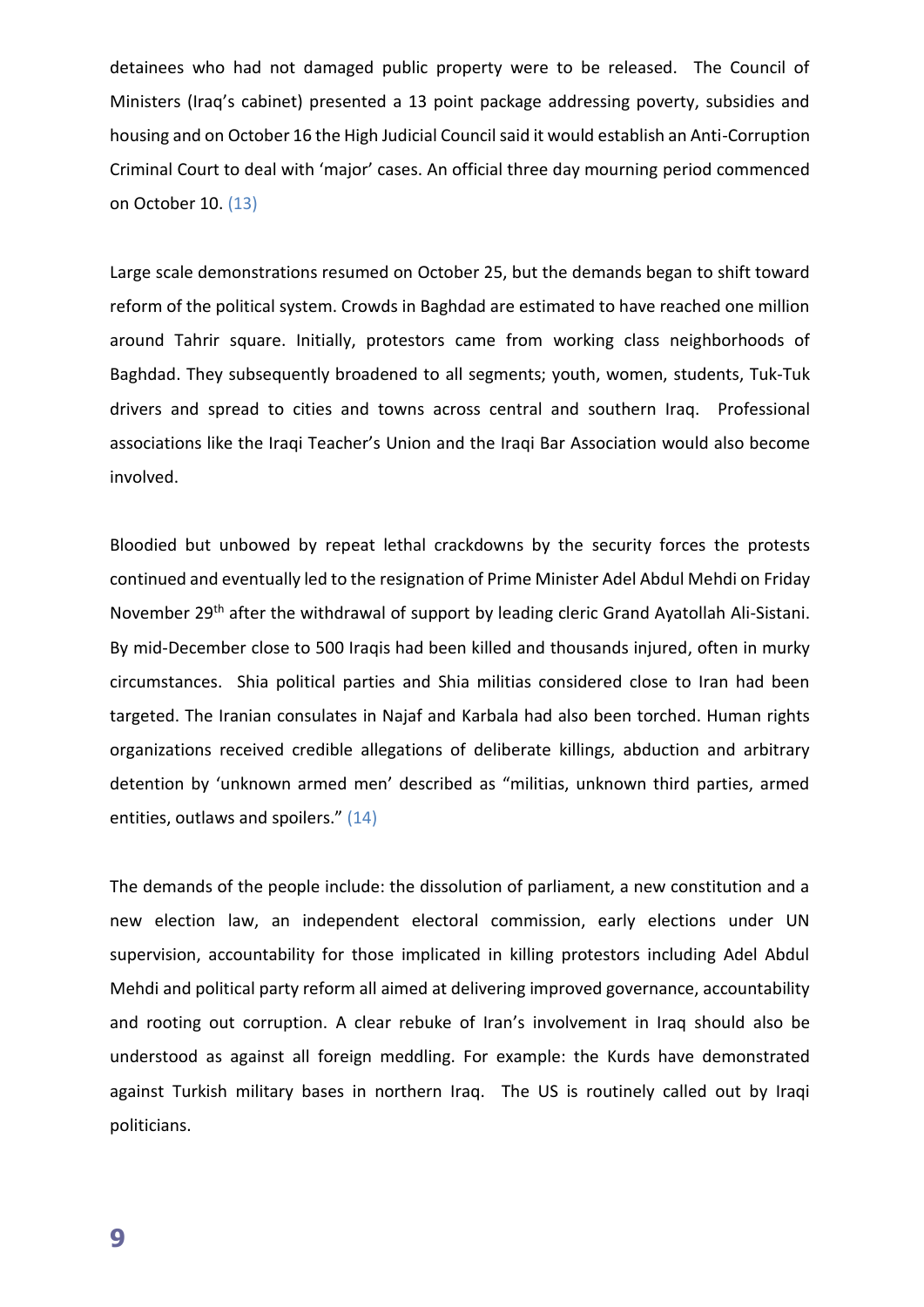A new Iraqi nationalism and identity is evident. When Iraq's national soccer team beat the UAE in the Gulf Cup the Iraq team read the *Fatiha* prayer for the fallen martyrs of the revolution. (15) But there has been less participation in the Sunni areas and in Iraqi Kurdistan. The Sunni are afraid of being labelled as ISIS but have been sending support over social media platforms. Iraqi-Kurdistan is wary of what reforms might mean. For example: whether a new constitution might roll-back their enhanced autonomy under the 2005 Constitution.

Fundamentally, the protests represent sixteen years of frustration with conflict and corruption. Four themes emerge: the state cannot protect its population. No-one has been held responsible for ISIS. There is zero accountability in the political class. Iraq, ostensibly a rich country, is unable to deliver electricity, sewerage and clean drinking water to its population.

Iraq is a rentier state par excellence. Its oil wealth is distributed to the ministries, run by political parties, which in turn hand out non-productive jobs. The public sector is the economy. Thus, salaries, pensions and employee benefits are the biggest component of current spending in Iraq. Political party members compete and pay to be elevated on election lists to guarantee a seat in the Council of Representatives and lock-in a \$20,000 per month salary. After two full terms in office many leave for other countries.

The emergence of ISIS in mid-2014 coincided with a 50% collapse in global oil prices; it was a huge external shock to Iraq's revenues. In exchange for budgetary support from the World Bank and the IMF the government agreed to implement a hiring freeze, cancel payments to ghost workers and ghost pensioners and to adjust the public pension system which was considered overly generous. (16) The government also agreed to reform 176 State Owned Enterprises (SOE) with over 550,000 employees, of whom 30-50% represent excess labor and where "many of these SOEs have limited rationale beyond providing public employment. (17) Finally, the government committed to finally establish the Commission on Integrity to combat corruption.

However, as explained to me in June 2019 by the former finance minister who negotiated the World Bank-IMF deal. Iraq was committed to reform but then the price of oil rebounded and suddenly everyone lost the appetite for change. An opportunity was missed. The wage bill for the 2019 budget expanded further. Among the biggest beneficiaries was the Hashd Al-Shaabi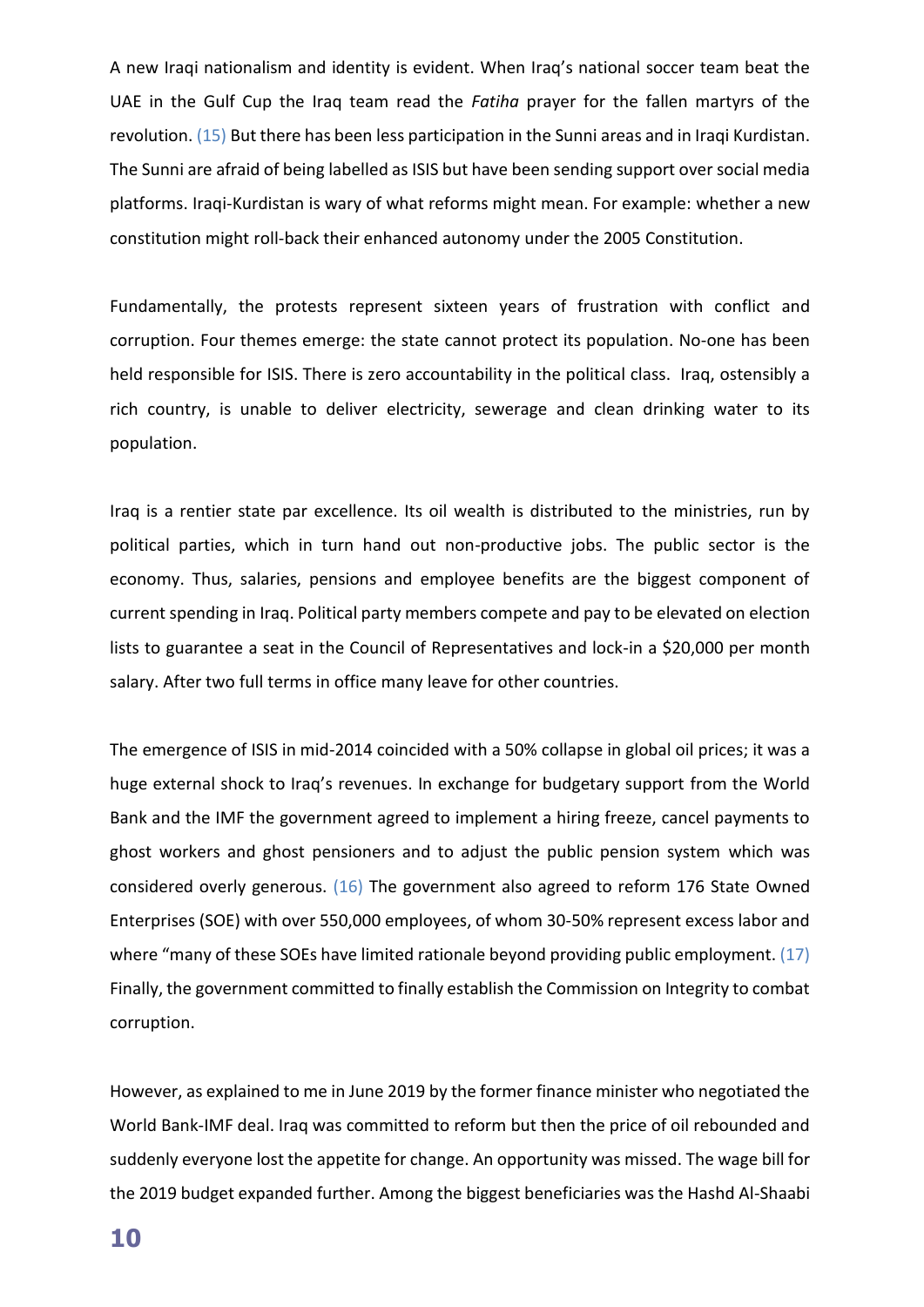militia whose budget grew by 54%. Although their numbers have remained frozen at 122,000 the budget increase was to ensure Hashd members achieve wage parity with other members of the security forces.

Through all this Iraqis have inconclusively debated how to improve governance and decentralize under the country's 2005 federal Constitution. In 2019 there is a palpable degree of frustration and attempts to decentralize are being wound back. (19) Quixotically, neither model promises a silver bullet where the 'system', as it is, had begun to rot in 1991, worsened post-2003 and then distorted again in 2011. This occurred during Al-Maliki's second term as prime minister, seen as a disaster, and when US influence on everyday politics was slowly usurped by Iraq's neighbors.

In this period US sanctions were applied against Syria and Iran and this increased demand for US Dollars in both countries. Daily hard currency auctions by the Central Bank of Iraq were accessed by businessmen from Syria and Iran, and later too by ISIS supporters. Nonperforming loans in the Trade Bank of Iraq went from 4% in 2010 to 41% in 2018. In 2018 Iraq had 68 private banks where 90% of transactions are in cash. Behind every bank is a political party and a politician. There is no market for lending credit to Iraqi businesses and the private sector has contracted. To describe Iraq's financial sector as dysfunctional is being generous. (20) Even Iran's Central Bank Governor Abdulnasser Hemmati has bemoaned the foreign exchange markets in Suleimaniyeh and Iraq which impact his ability to manage monetary policy in his own country (21).

Finally, the Iran-Iraq relationship has changed in existential ways. The annual Haj pilgrimage in Saudi Arabia attracts between  $1.8 - 2.5$  million pilgrims from around the world. But, the annual Arba'een commemorations in the holy cities of Najaf and Karbala in southern Iraq have in recent years attracted many millions more. In historical terms it is a new phenomenon. It has changed the complexion of Iraq since 2003 and it impacts Shi'a communities throughout the Gulf also. Iran seems intent on appropriating these rituals as their own. It can't. Like elsewhere, Iraqis want their country back.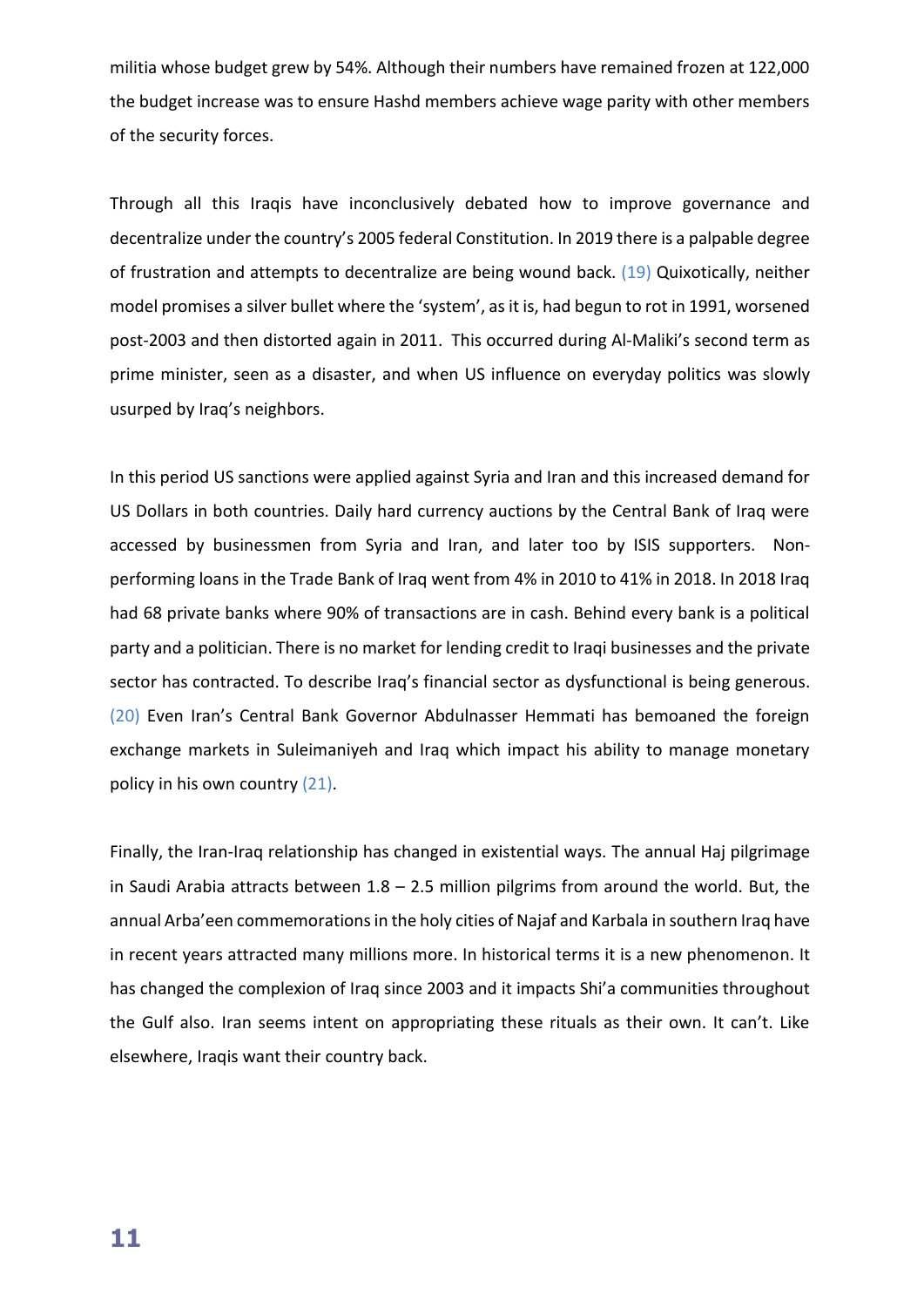### **Conclusion**

It is tempting to frame 2019 and 2011 as a tale of two uprisings. A better conceptualization might be to see the last decade as but prologue and Act One of a three part drama. In this context the uprisings of 2019 are only the second Act. The region has changed and continues to evolve. And the people of the region will be central in this especially when we forget they exist. Expect to see more of them.

Contemporary developments in the Middle East have been shaped by a toxic combination of internal and external factors which have produced militarized and deinstitutionalized environments, in more than a few countries. However, the region has also shown extraordinary resilience and progress. Borders and boundaries have held fast. The struggles today are within nation states. The ISIS phenomenon is seen as false path, a theological and political cul-de-sac. It was a collision between the consequences of the 2003 Iraq invasion and the Syrian revolution. The regional battle over Political Islam has not been settled but it is evolving in important ways.

Paradoxically, the September 2019 attacks on Saudi Arabia's Abqaiq plant and the Khurais oil field may have swung the pendulum in a different direction. Regional protagonists began to entertain cooperation over Yemen, reconciliation with Qatar and resignation to the fact that Iran is too part of the neighborhood. It shouldn't have been a surprise in this moment that the Lebanese and the Iraqis demanded to be counted, as the Algerians and Sudanese had done months earlier. All four countries have experienced their largest demonstrations in living memory. It's not clear how each will resolve the complex economic challenges they face. *Le Pouvoir, le mafia* and the 'deep state' is present in all. However, what is clear is that the region doesn't need any more grand schemes or fancy weapon systems. It needs forensic accountants and tax specialists.

#### **Dr. Peter Bartu**

teaches courses on political transitions the Israeli-Palestinian conflict and the Gulf States in the Middle East at the University of California, Berkeley. He was a member of the UN's stand-by mediation team and worked in Benghazi and Tripoli during the Libyan revolution in 2011 among other assignments in Djibouti, Iraq and Malawi.

### **References**

1. Khalid M. Medani 'The New Mobilization Dynamics of Sudan's Popular Uprising: The Virtue of Learning from the Past' February 23, 2019<https://www.jadaliyya.com/Details/38376> last accessed December 4, 2019.

2. Ibid<https://www.jadaliyya.com/Details/38376> last accessed December 4, 2019.

3. Lauren Ploch Blanchard 'Sudan's Uncertain Transition' Congressional Research Service [http://crsreports.congress.gov](http://crsreports.congress.gov/) R45794 Updated July 17, 2019 p. 4.

<sup>4.</sup> Economist Intelligence Unit Country Report Sudan generated on December 4<sup>th</sup>, 2019, p.3.